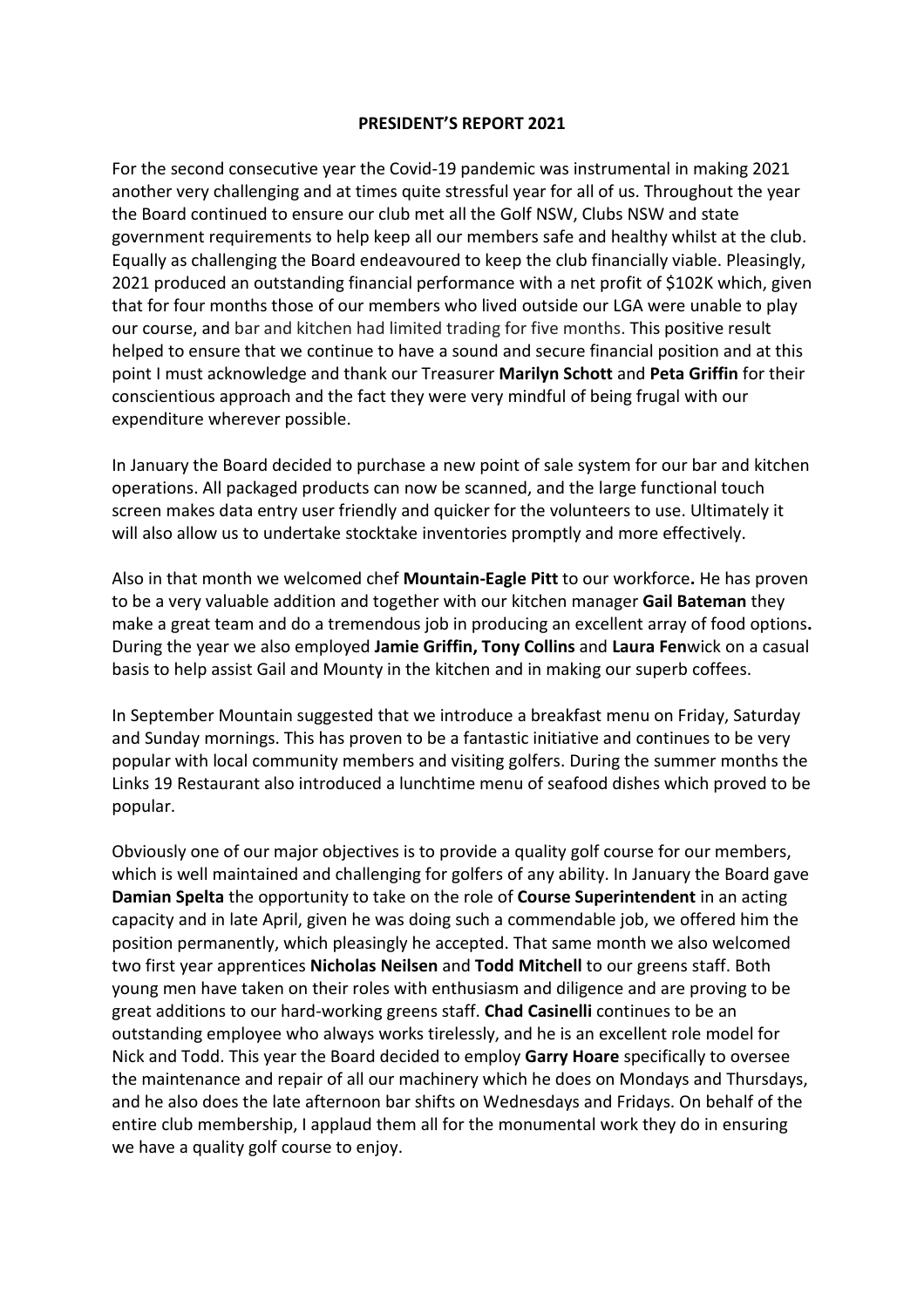In April we hosted the NSW Seniors Championships and once again this proved to be a highly successful event. Many of the visiting golfers were amazed at the quality of the golf course, and they were most complimentary of not only the course but also the friendliness and helpfulness of the many volunteers who helped out during the four days of the event. Golf NSW were so impressed with the success of the last two events we have hosted on their behalf that they have asked us to host the NSW Country Championships and Inter-District teams' event in November of this year.

On Sunday 1st August we hosted another very successful Primary School fundraiser, and it was pleasing to see so many locals enjoying themselves. Over \$8000 was raised for our local school on the day.

As was the case in 2020 we once again had to cancel our annual Shoalhaven Cancer Care Centre charity day due to Covid. However, three of our members **Colin Brown**, **Ross Hobson** and **Nic Hall** decided to undertake the 'longest day' event whereby they played 72 holes of golf with all monies raised going to Cancer research. They did a fantastic job in raising \$15K. It is hoped we will be involved in the 'Longest day' event again later this year.

During the year we welcomed **DE Concrete Plumbing**, **South Central Plumbing** and **Worksafe Apparel** as sponsors of the club. The club is most appreciative of the support local businesses continue to give the club.

We also signed a reciprocal rights agreement with **Macquarie Links Golf Club** which is located in Western Sydney and gives our members another golf club they can play at our member prices.

In late October we finally received DA approval for the deck extension. The Board elected **Col Parrish** as the Project Manager and in November work commenced on removing all the lomandras and a significant amount of the old pathway in preparation for digging, forming and concreting the footings. A big thank you to **Rob Walker** who used his excavator with precision to do much of the groundwork and later undertook a significant amount of the plumbing involved in the project. In early December the steel infrastructure was put in place in readiness for the floor sheeting and roofing. As has been the case with previous projects much of the work has been done with voluntary labour and there were many helpers who put in countless hours. For those unaware **Col** designed and constructed much of the steel framework himself and spent innumerable hours welding and organising others to help with other aspects of the work. Together with his wife **Connie** they have been on this project since the initial planning commenced, and they have been instrumental in ensuring we have a quality addition to our clubhouse. On behalf of the members, I thank them for their efforts as it is very much appreciated.

Others volunteering their time on the project includes our experienced building team of **Gary Salway, Geoff Collins, Paul Hawker, Keith Muller** and **Peter Priddle** who undertook all the carpentry and sheeting work, **John Schott** who waterproofed the floor sheeting in preparation for the tiling, **Warwick Merchant** who constructed the concrete path leading up to the ramp, **Stuart Bramley** and his employees who did all the electrical work and **Peter Badman** who oversaw any painting that was required on the project. There were many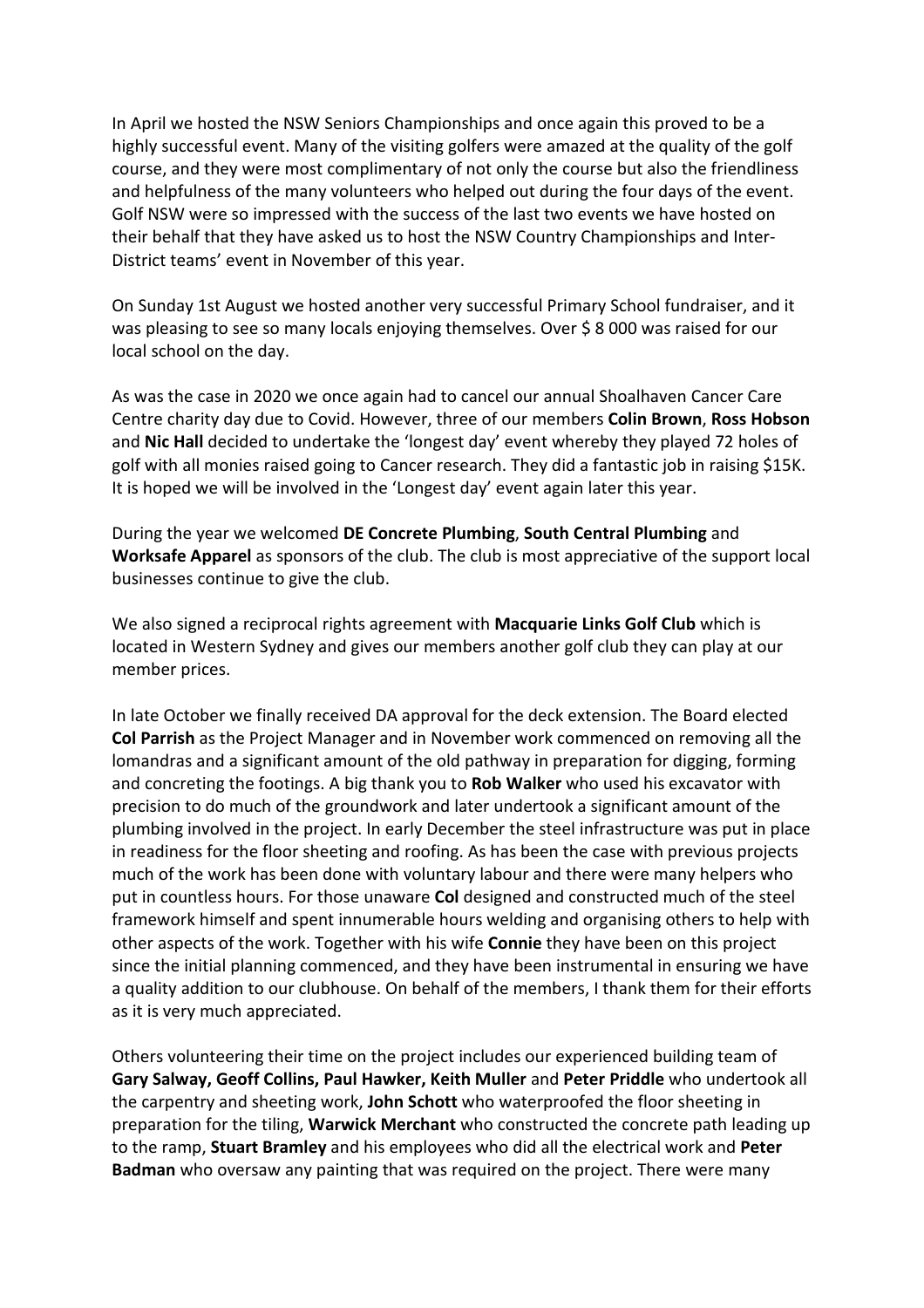other members who helped out on various aspects of the works but there are simply too many to name individually. To all of you I thank you for lending a hand and being part of the team.

As I have mentioned many times in the past the success of our club is primarily the result of our volunteer base, and without that base we most certainly would not be as profitable as we are now. In 2021 there were 6281 recorded hours of volunteer work which given the fact that we were not fully operational for a significant part of the year is an achievement which deserves praise and an abundance of appreciation.

As has been the case for quite a few years now we have a small, hard working group of volunteers ably led by **Geoff Collins** who undertake the construction of additional cart paths around the course. Your efforts are very much appreciated.

Towards the end of the year **Rob Edgerley** formed the Parramatta grass eradication team. On most Monday mornings a group of up to 12 workers can be found out on the course removing Parramatta grass from around the greens and edges of fairways. This is a fantastic initiative and one that hopefully will continue for years to come.

Another small but dedicated group is our bush care team who under the guidance of **Noel Schneider** ensure we continue to meet the stringent vegetation management requirements set by the Shoalhaven City Council. Thanks also to **Harry Delany**, **Mark Allison**, **Keith Muller** and **Nick Skinner** who regularly spend most Monday mornings working on clearing lantana and other noxious weeds and undertaking the planting of natives propagated in our nursery.

Thanks also to **Mick Collins** who this year volunteered to take over the role of keeping the clubhouse surrounds neat and tidy; **Jim** and **Sheelagh Preston** who continue to look after the gardens around the clubhouse; **Keith Muller** who undertakes the on-course garbage run and **Neil Shields** who oversees the toilet out near the 6<sup>th</sup> green every day of the week.

In the clubhouse we have a significant number of volunteers who regularly take on important and necessary tasks. **Col Parrish**, **Dan Rochford**, **Cec Montgomery** and **Dave Billett** ensure we have the best beer in town by cleaning the beer lines every Monday morning; **Vice President Greg Montgomery** who has done a brilliant job for many years now of purchasing the packaged drinks, wines and crisps each and every week; **Brian** and **Lorraine Rowe** and **David Wilson** who organise the club's daily banking. Additionally, although there are far too many to acknowledge individually, I want to thank all the club members who volunteered their services behind the bar throughout the year.

Another essential component of any successful golf club is the Pro shop. In most instances they are the first port of call for golfers and to have a team who are friendly, obliging and make you feel welcome is a massive bonus and helps make a golfer's day a memorable one. Our team of **Peta Griffin**, **Brett Lawson** and **Phil Behan** under the guidance of our club professional **Greg Collins** and his wife **Jo** do an admirable job in this regard. Without doubt Greg has been instrumental in attracting more and more members to our club by adding additional golfing events to our annual calendar. In November we farewelled **Peta** as an employee of both the Pro shop and the Club. She has been a valuable asset of the club and